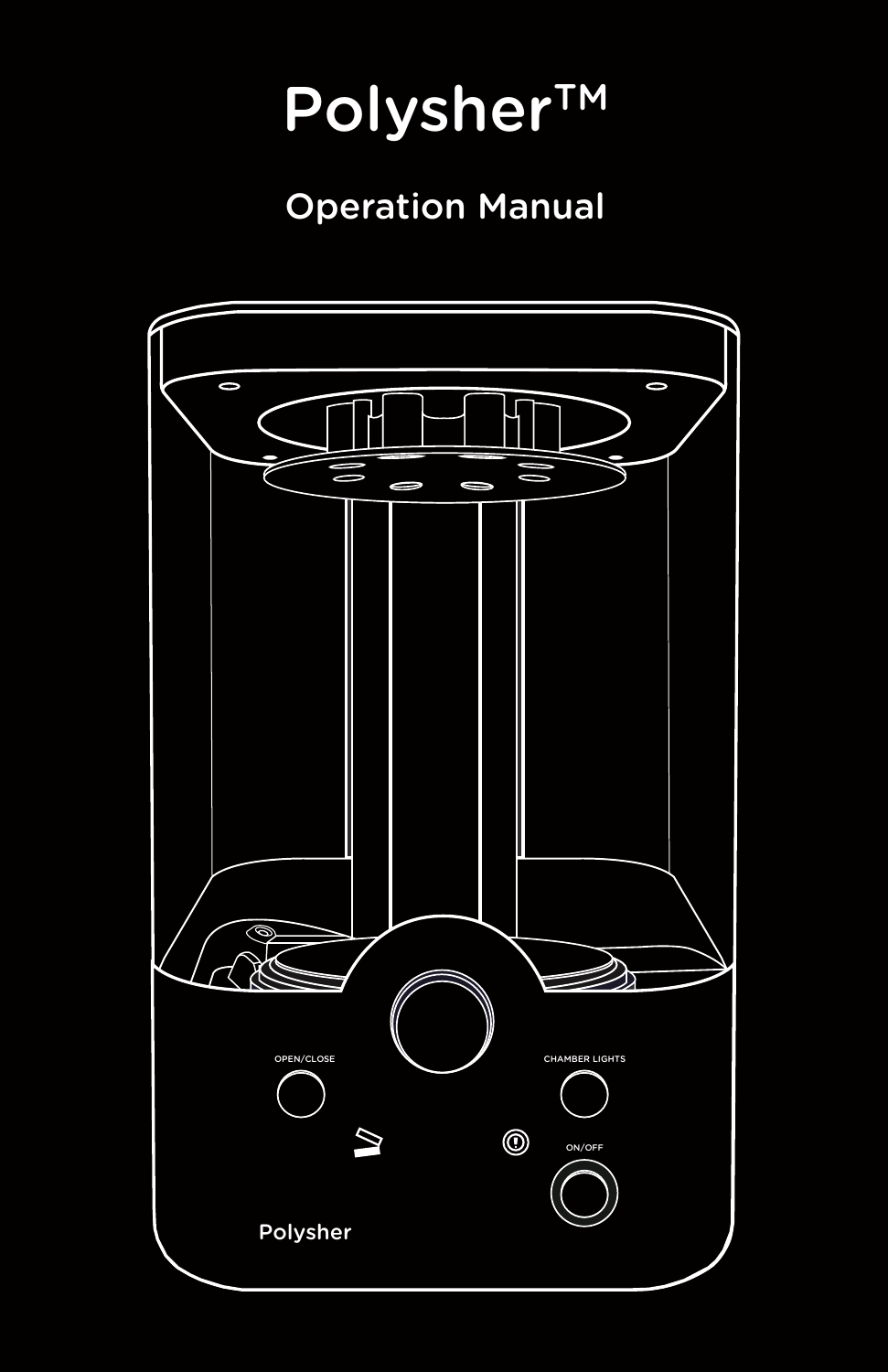中文说明书请访问 For other languages, visit Pour les autres langues, visitez Für andere Sprachen, Besuch

www.polysher.polymaker.com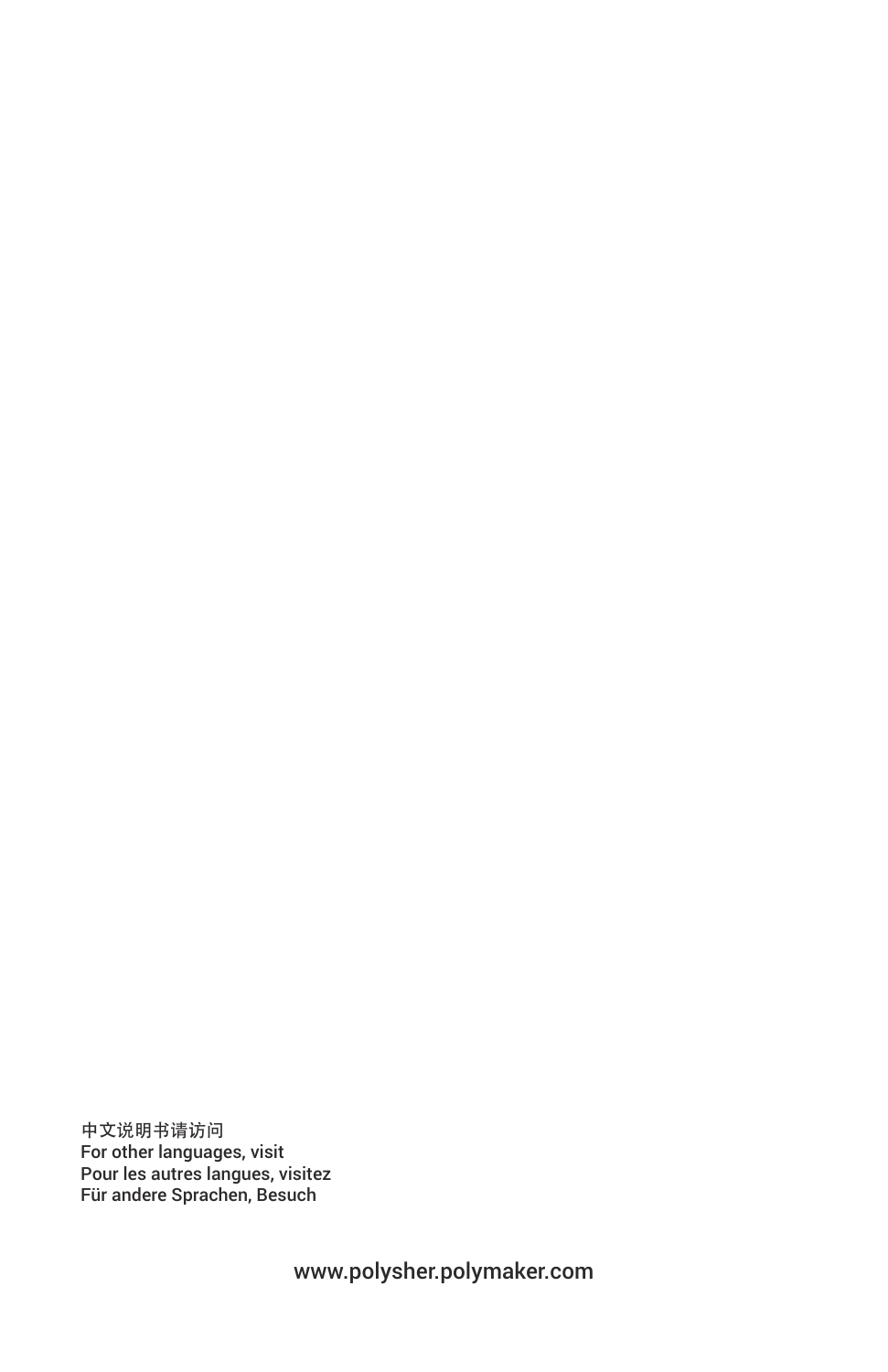

| Introduction                               | 4  |
|--------------------------------------------|----|
| <b>Important Safety Instructions</b>       | 5  |
| <b>Specifications</b>                      | 6  |
| <b>Information on Disposal for Users</b>   |    |
| of Waste Electrical & Electronic Equipment | 6  |
| <b>Package Contents</b>                    | 7  |
| Essential Parts of the Polysher™           | 8  |
| Setting up your Polysher™                  | 10 |
| Operating your Polysher™                   | 12 |
| <b>Maintenance and Troubleshooting</b>     | 14 |
| <b>Contact Information</b>                 |    |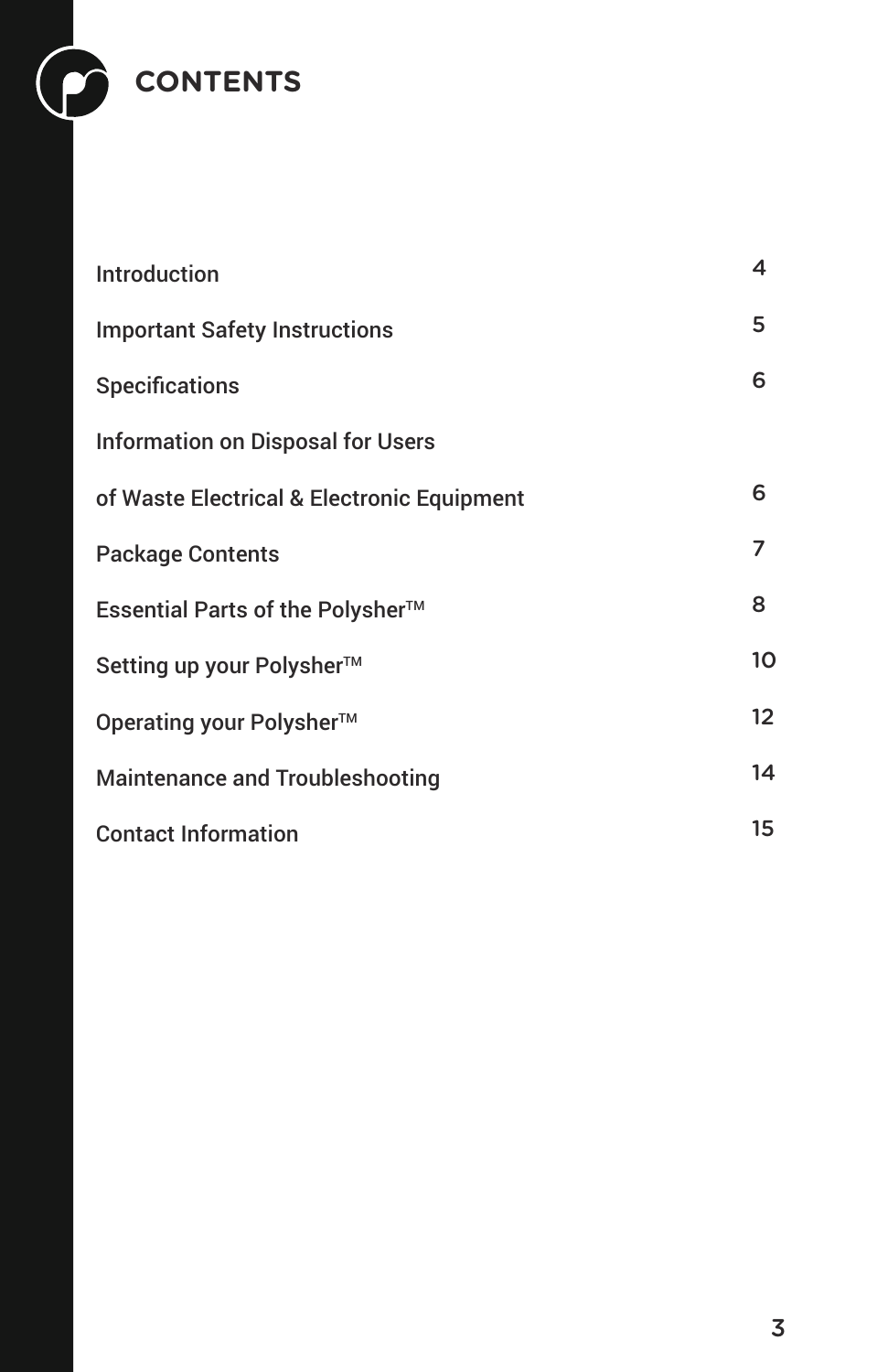# **INTRODUCTION**

Thank you for purchasing the Polysher™ from Polymaker! With the Polysher™and PolySmooth™ (purchased separately) you are ready to transcend the quality of your 3D prints!

PolySmooth™ is an entirely new 3D printing filament. It is extremely easy to print with (just like PLA), and works on just about any filament-based 3D printer. The support structure comes off very easily as well, making it ideal for complex geometries.

The real magic occurs when you put your PolySmooth™ prints into the Polysher<sup>™</sup>. With Polymaker's unique Micro-Droplet Polishing technology, the layer lines will magically disappear, leaving you with a truly finished object with shiny, smooth surfaces.

But this is just the beginning. We will keep on innovating, and bringing your more and more materials in the "polyshable" family. We cannot wait to see what you will create!

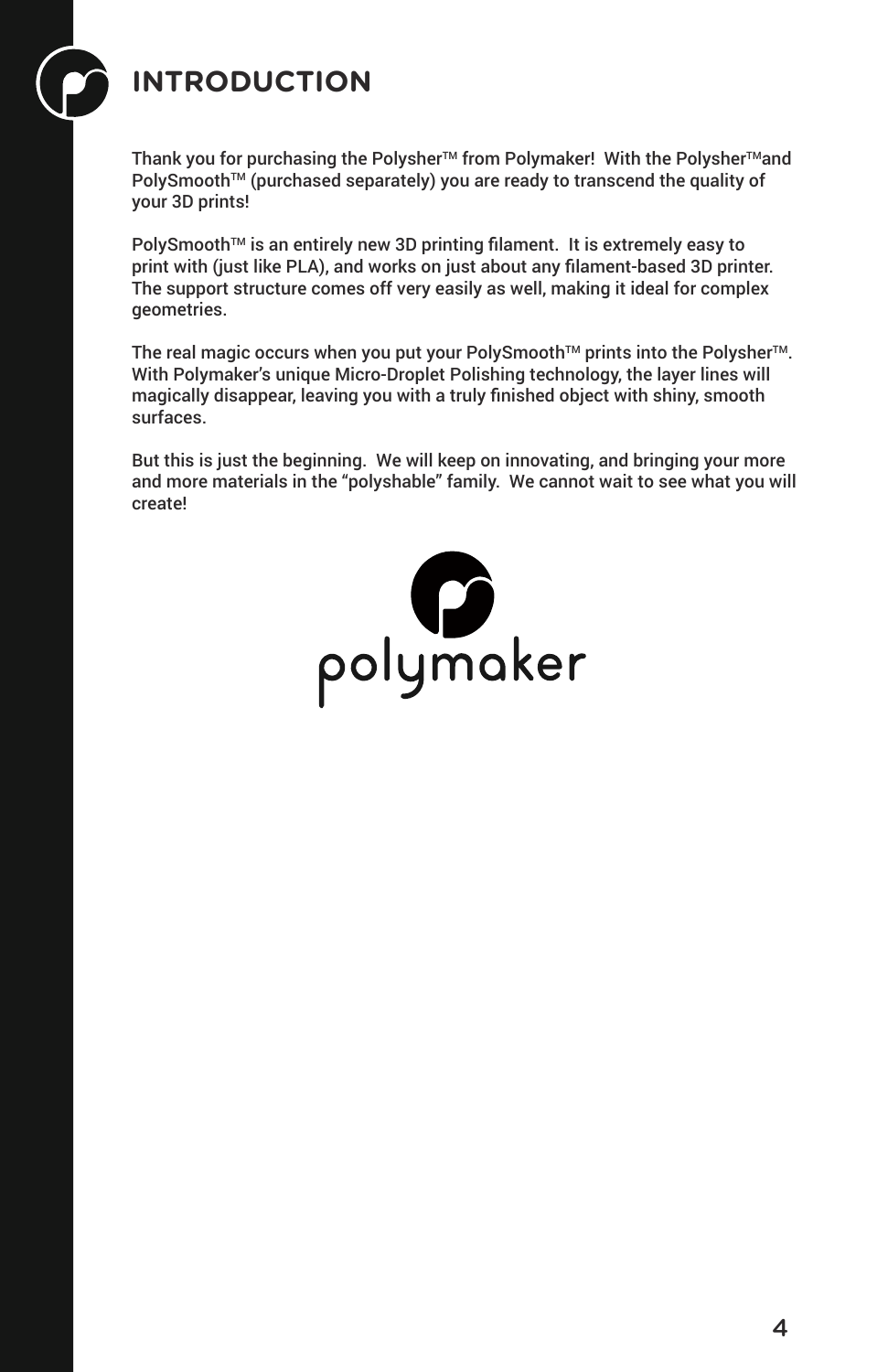# **IMPORTANT SAFETY INSTRUCTIONS**

The Polysher™ requires the use of isopropyl alcohol or ethanol<sup>1</sup>. Please read this section carefully before operating your Polysher™ for the first time.

Read these instructions.

Keep these instructions.

Heed all warnings.

Follow all instructions.



Isopropyl alcohol and ethanol are flammable. Do not use this apparatus in the presence of or near open flames or sparks. Keep away from heat and sources of ignition.

Use only isopropyl alcohol (also known as isopropanol or IPA) or ethanol<sup>2</sup> with the Polysher™. Use of any other solvent or liquid can result in irreversible damage to your Polysher<sup>™</sup> and increased risk of fire or explosion.

Use the Polysher<sup>™</sup> in a well-ventilated area. Avoid inhalation of alcohol vapor or mist.

Place the Polysher<sup>™</sup> on a level surface. Operating the device on an unlevel surface may result in spills of alcohol.

Avoid prolonged skin contact with isopropyl alcohol or ethanol. In case of eye contact, follow the instructions provided by supplier of the alcohol.

Do not ingest isopropanol. If ingested, seek medical advice immediately and show the container or the label.

Do not block any ventilation openings.

Only use attachments/accessories specified by the manufacturer.

Refer all servicing to qualified service personnel.

For Use Only with the supplied Power Supply or equivalent power supply acceptable to the manufacturer.

If you have any question regarding the safety of the Polysher™, please contact:

 **inquiry@polymaker.com** 

<sup>1</sup>The distribution and use of isopropyl alcohol and/or ethanol may be restricted in certain countries. Please check your local law and act accordingly.

<sup>2</sup> Isopropyl alcohol and ethanol with concentrations of no less than 70% can be used. Concentrations of 90% or higher are recommended for better polishing quality.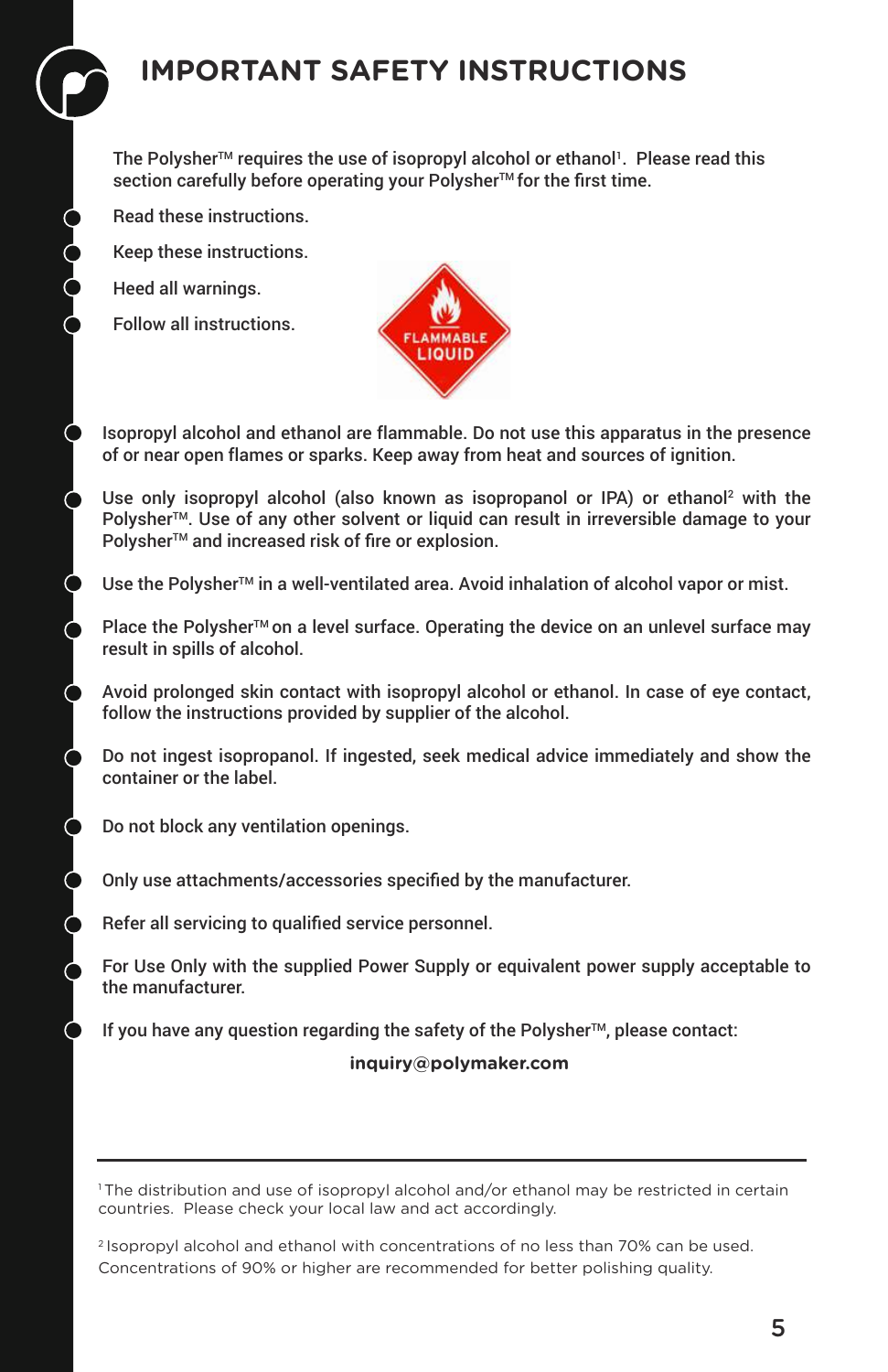# **SPECIFICATIONS**

| Technology                     | <b>Micro-Droplet Polishing</b>                                                                              |
|--------------------------------|-------------------------------------------------------------------------------------------------------------|
| <b>Compatible Material</b>     | PolySmooth™                                                                                                 |
| <b>Polishing Liquid</b>        | Isopropanol or ethanol, 70% or above [90% or higher recommended]                                            |
| <b>Polishing Time</b>          | 20 - 40 min typical [varies based on part size, alcohol concentration and ambient temp.]                    |
| <b>Product Dimensions</b>      | 230 x 300 x 360 mm [9.1 x 11.8 x 14.2 in]                                                                   |
| <b>Shipping Box Dimensions</b> | 350 x 400 x 460 mm [13.8 x 15.7 x 18.1 in]                                                                  |
| <b>Product Weight</b>          | 4 kg [8.81 lbs]                                                                                             |
| <b>Shipping Weight</b>         | 6.8 kg [15 lbs]                                                                                             |
| <b>Maximum Part Size</b>       | Up to a 150 mm (diameter) x 180 mm (height) cylinder [5.9 in (diameter) x 7.1 in (height)]                  |
| <b>Operating Temperature</b>   | $15 - 32 °C$ [59 - 90 °F]                                                                                   |
| <b>Storage Temperature</b>     | $0 - 38 °C$ [32 - 100 °F]                                                                                   |
| <b>Power Requirements</b>      | Power Supply: INPUT: AC 100-240V, 50/60Hz, 0.4A OUTPUT: 5V 2000 mA<br>ShenZhen Rongweixin Technology Co.Ltd |
|                                | Polysher<br>INPUT: 5V == 2000mA                                                                             |



 $\bullet$ 

 $\bullet$ 

 $\bullet$ 

## **INFORMATION ON DISPOSAL FOR USERS OF WASTE ELECTRICAL & ELECTRONIC EQUIPMENT**

This symbol on the product and/or accompanying documents means that used electrical and electronic products should not be mixed with general household waste. For proper treatment, recovery and recycling, please take this product to a designated collection point where it will be accepted free of charge.

Alternatively, in some countries you may be able to return your products to your local retailer upon purchase of an equivalent new product.

Disposing of this product correctly will help save valuable resources and prevent any potential negative effects on human health and the environment, which could otherwise arise from inappropriate waste handling.

Please contact your local authority for further details of your nearest designated collection point.

Penalties may be applicable for incorrect disposal of this waste, in accordance with your national legislation.

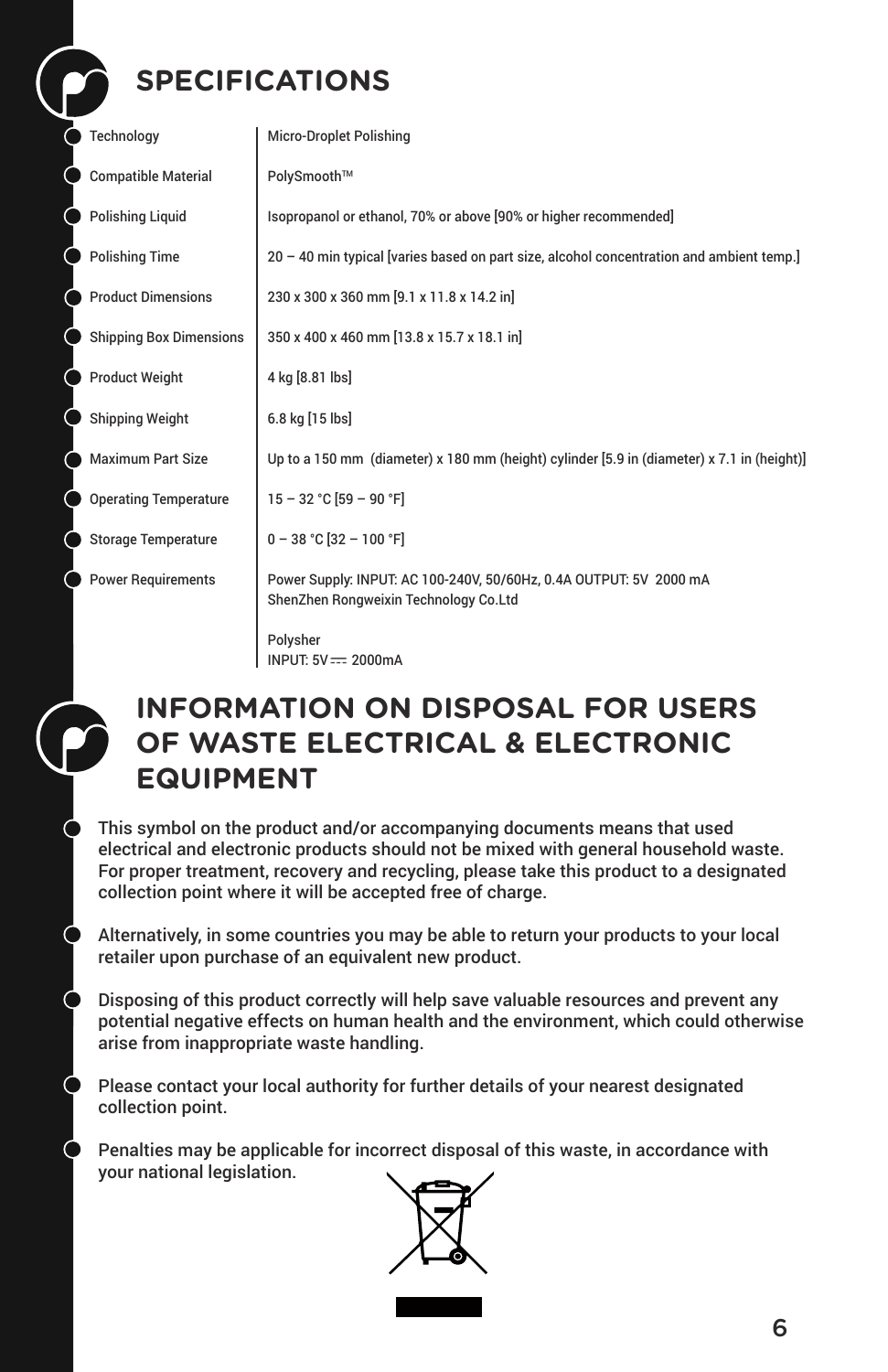

Your Polysher™ package should contain the following:



reservoir cover x1

"Grate" style Suction pipette x1 Solid reservoir cover x1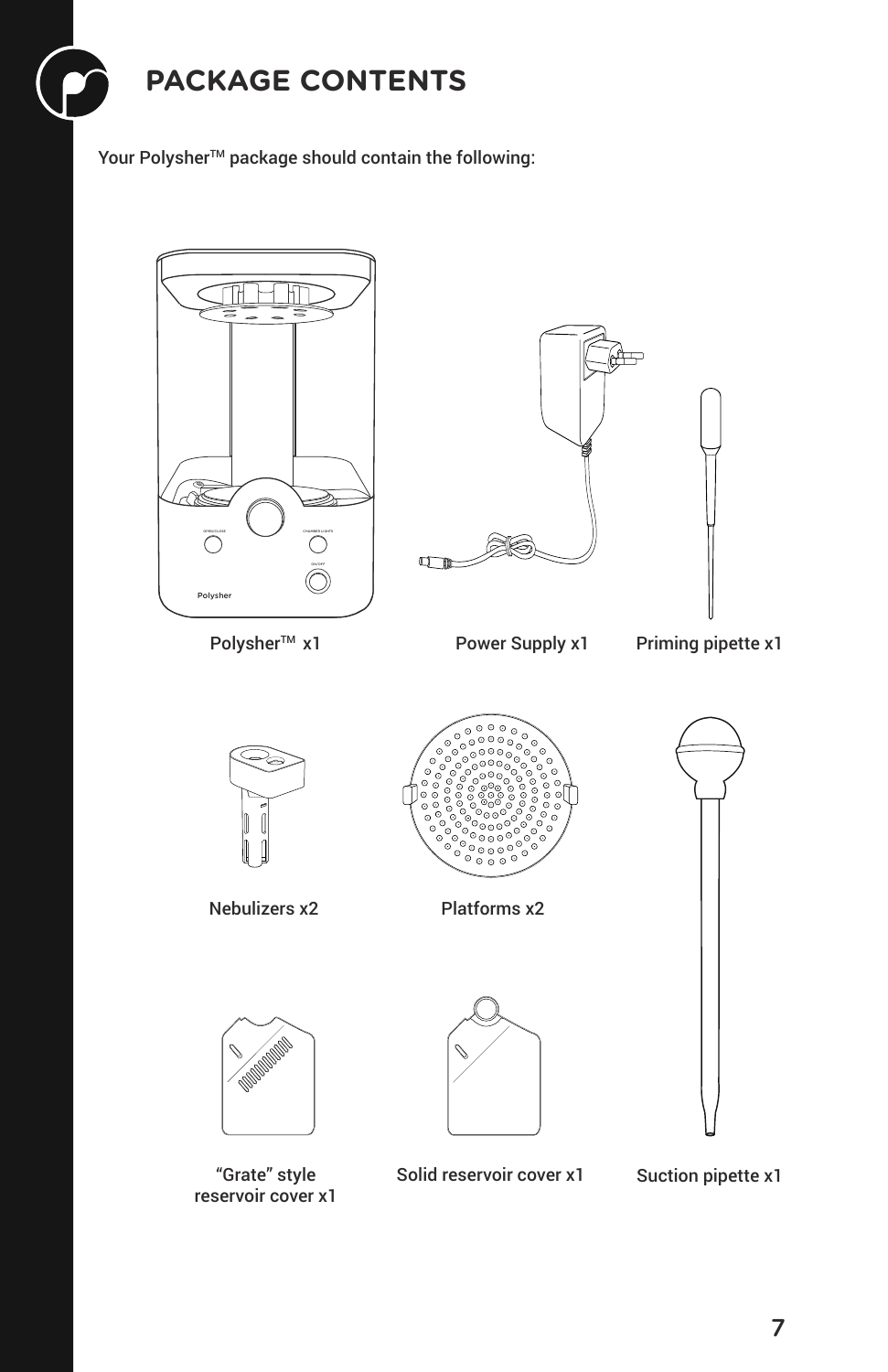# **ESSENTIAL PARTS OF THE POLYSHERTM**

**ON/OFF:** Press the button to power on the Polysher™. Long press to turn off the Polysher<sup>™</sup>.

1

2

3

4

5

6

7

8

9

**M** 

12

13

**OPEN/CLOSE:** Push the button once to raise the platform of the Polysher™. Press again to lower the platform. Press again during the movement to stop the action.

**Control Dial:** Twist the dial clockwise to start a polishing cycle. Dial clicks in 5 minute increments displayed by the lights above. Twist left to decrease the time or all the way to stop the polishing cycle. Press dial in during a polishing cycle then twist left or right to change the nebulizer light color.

**Chamber Casing:** Provides an air tight enclosure around the Polysher™ while giving visibility to your part.

**Nebulizer:** The nebulizer cartridge is where liquid alcohol from the reservoir is turned into a fine aerosol that polishes your printed part. Inside the cartridge is a micromachined metal disc that vibrates hundreds of thousands of times per second. A sponge wick conducts the liquid solvent to the disc. The nebulizer unit can be removed by gently pulling up. To insert a replacement nebulizer, align the pins and gently press down.

**Reservoir:** Collects and stores alcohol feeding the wicking sponge and nebulizer.

**Reservoir Cover:** Your Polysher™ comes with two reservoir covers. One for use during operation with slots ("grate" style) to allow alcohol to flow through. The other is for use during storage to minimize alcohol evaporation.

**Turn Table/Platform:** Holds your PolySmooth™ part during polishing. Turn Table rises up with platform to give access to polished parts. To remove the platform, use the handles on either side.

**Chamber Lights:** Press once to turn on the chamber lighting. Press again to turn off the chamber lighting. Chamber lights take 1-2 seconds to fully dim, press the button during this time to set current illumination.

**10** Nebulizer Warning Light: Indicates a malfunction with the nebulizer, this could mean: not enough alcohol in the reservoir, a bad connection between the nebulizer and port, or a broken nebulizer that needs replacing. A polishing cycle cannot be started while this light is on. See the Troubleshooting section of this User Manual for instructions on how to correct these conditions.

**Chamber Seal Warning Light:** Indicates an air leak in the chamber. Readjust the chamber casing to ensure that it sits properly on the Polysher $TM$ . A polishing cycle cannot be started while this light is on.

**Priming the Nebulizer:** To prime your nebulizer, suck some alcohol into the pipette. Then squeeze 5-10 drops of alcohol on the nebulizer membrane using the priming pipette to ensure the wicking sponge and nebulizer are saturated. Prime the nebulizer when using the Polysher<sup>TM</sup> for the first time, or if the reservoir and the nebulizer have run dry.

**DC Power In:** The port for the DC power cable is located on the back of the Polysher<sup>™</sup>.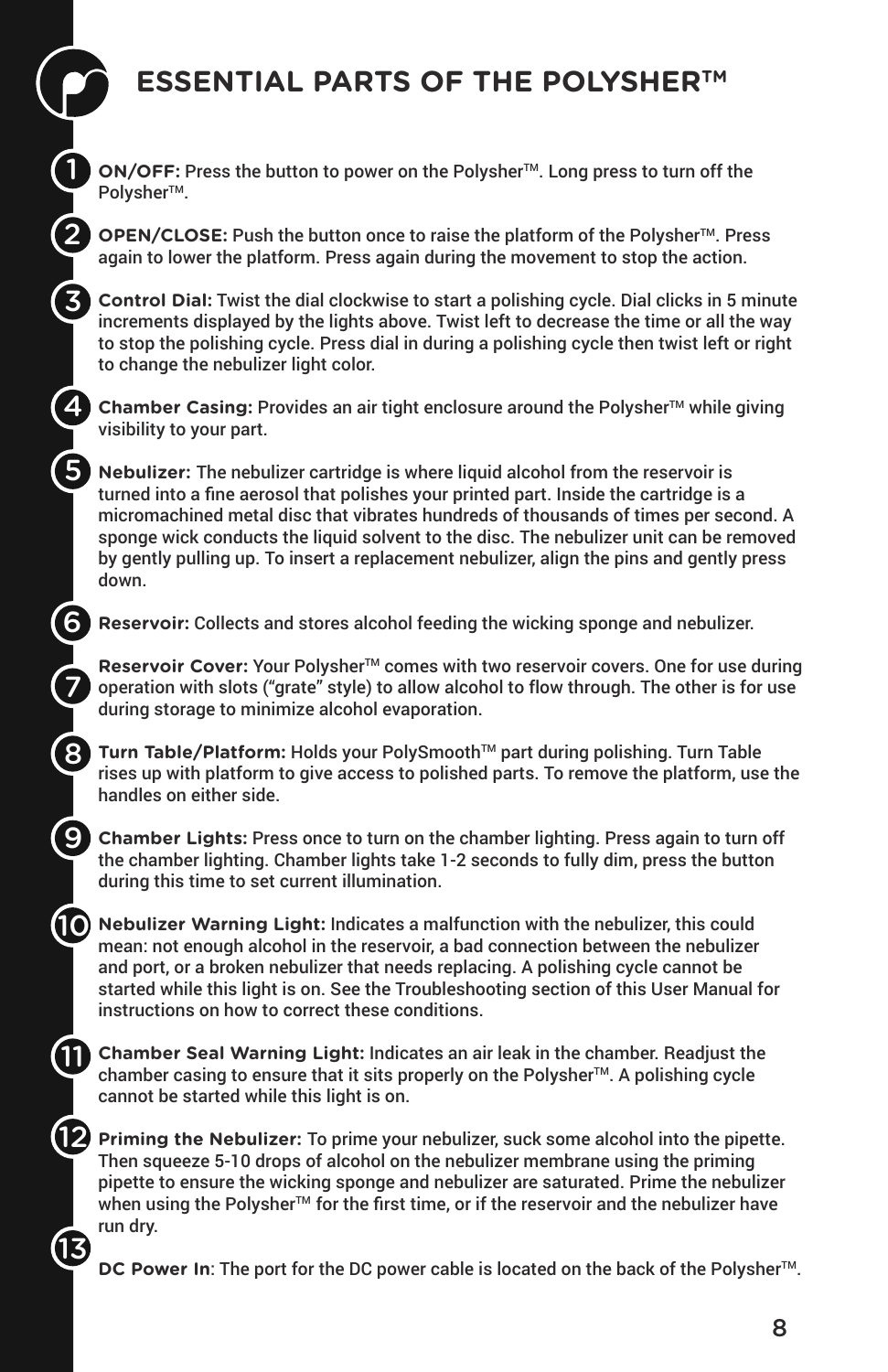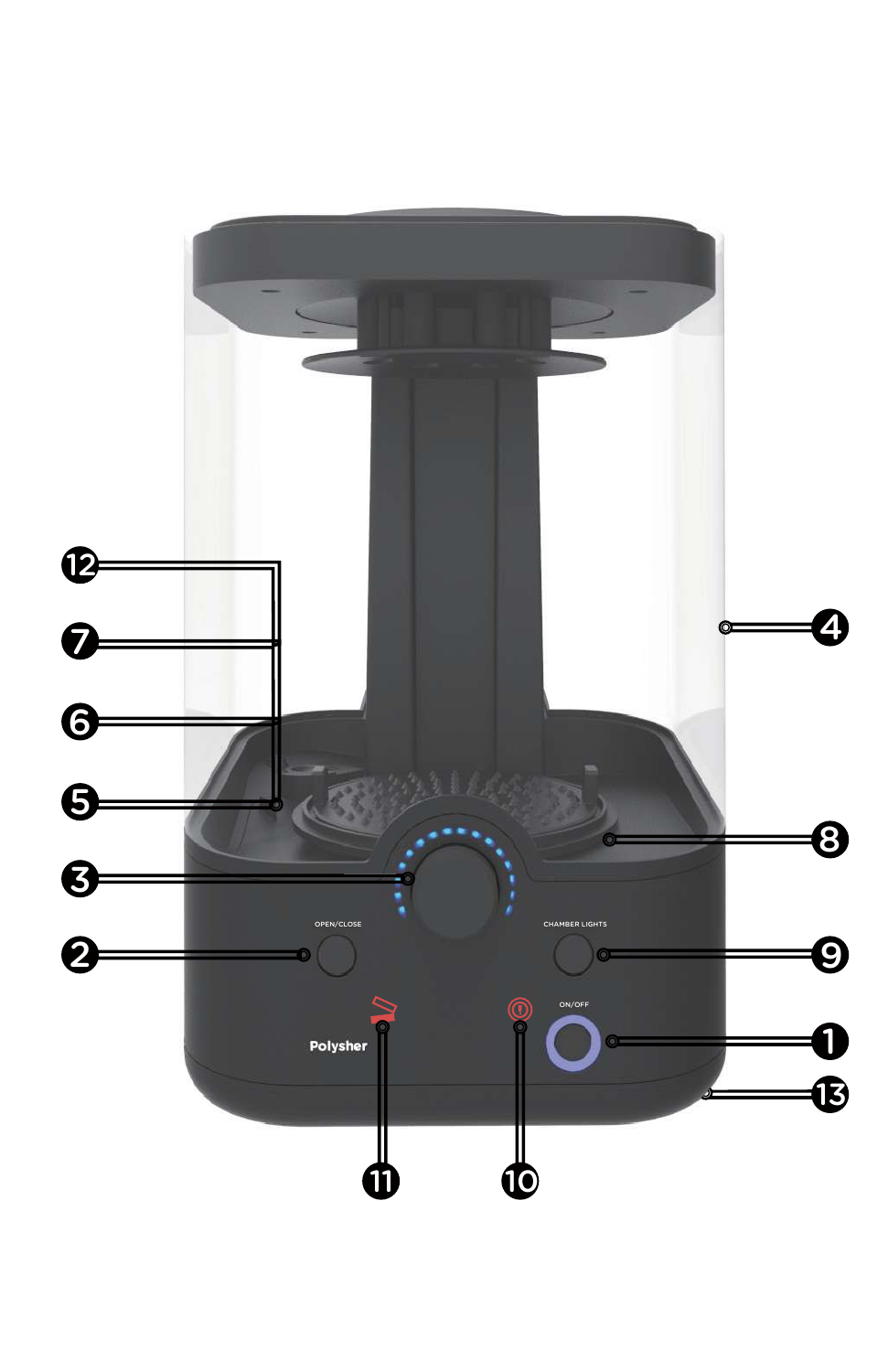# **SETTING UP YOUR POLYSHER**

### **Attach the Power Cable**

1

2

3

4

5

Ensure to place the Polysher™ on a stable and flat surface. The power supply unit comes with several different plugs. Please choose the one suited to your country/region. Attach the power cable to the power port, which is on the lower back of the Polysher™.

### **Power On the PolysherTM**

Connect the power supply to mains power. Press the On/Off button on the front panel of the Polysher<sup>™</sup>. A greeting tone should sound, the timer display should flash briefly, and the blue ring around the On/Off button should illuminate.

### **Open the PolysherTM**

Press the Open/Close button. The lift mechanism should rise to its fully-open position and stop.









### **Install the Nebulizer**

Install a Nebulizer by firmly pressing it down into the socket. Make sure the connection is satisfactory.



Lifting up the transparent casing with one hand, and use the suction pipette with your other hand to fill the reservoir with alcohol to approximately 80-90% capacity. Isopropanol or ethanol with concentrations of 70% or above can be used; concentrations of 90% or more are recommended<sup>3</sup>.

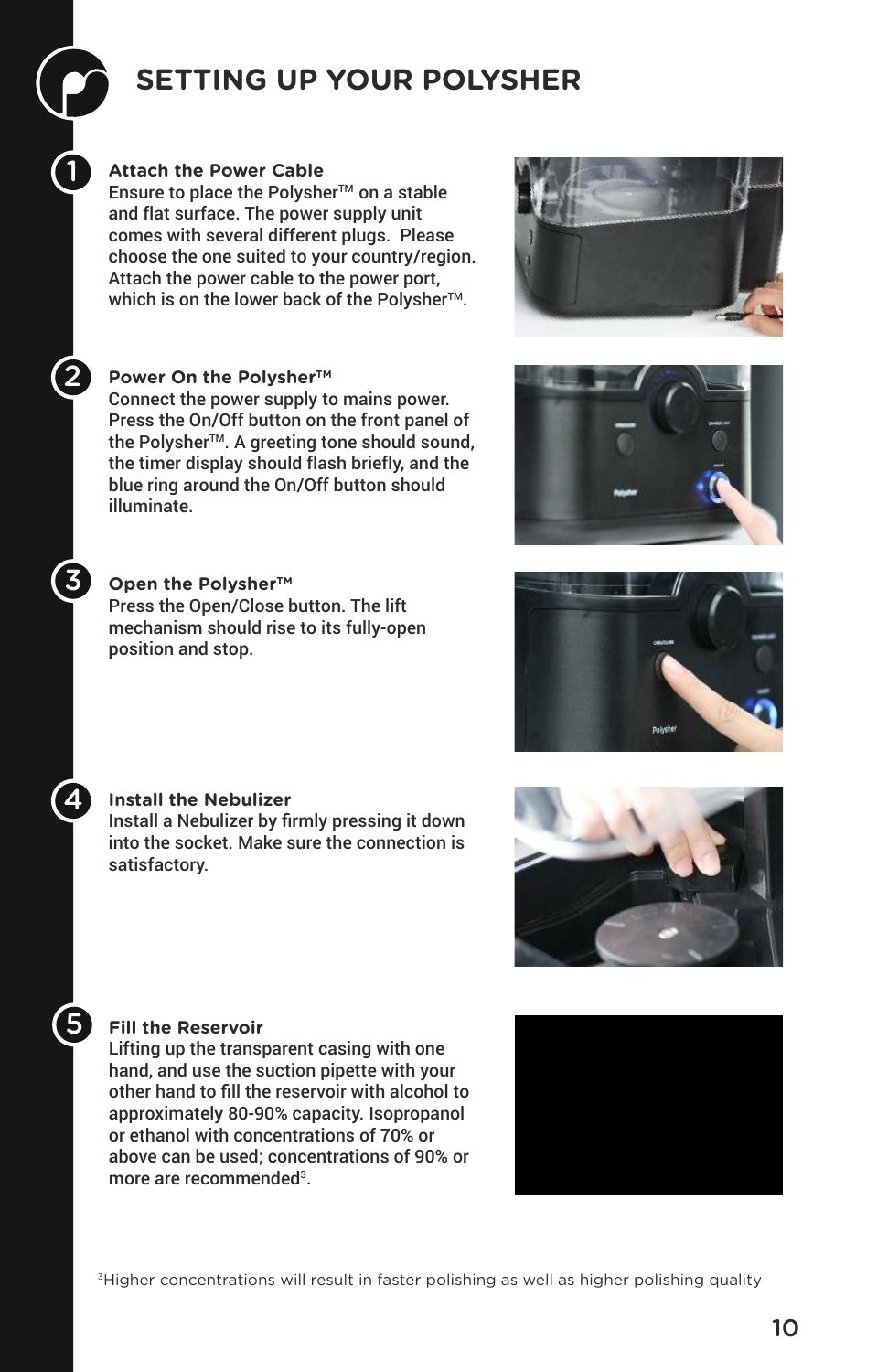#### **Prime the Nebulizer**

6

7

8

Once the sponge wick is fully saturated with solvent it will continue to conduct the liquid solvent to the nebulizer by capillary action. Initially, however, and also in the event of the Polysher<sup>™</sup> not being used for an extended period of time, the top portion of the sponge will be dry and the nebulizer will not operate. It is necessary to first "prime" the sponge by dribbling 5-10 drops of alcohol directly onto the nebulizer itself using the priming pipette. The solvent will flow through the nebulizer's micromachined pores and into the sponge.



**Install the Reservoir Cover** Place the "grate" cover over the reservoir.



#### **Install the Platform**

Set the platform on the lift tray in the center of the lid.

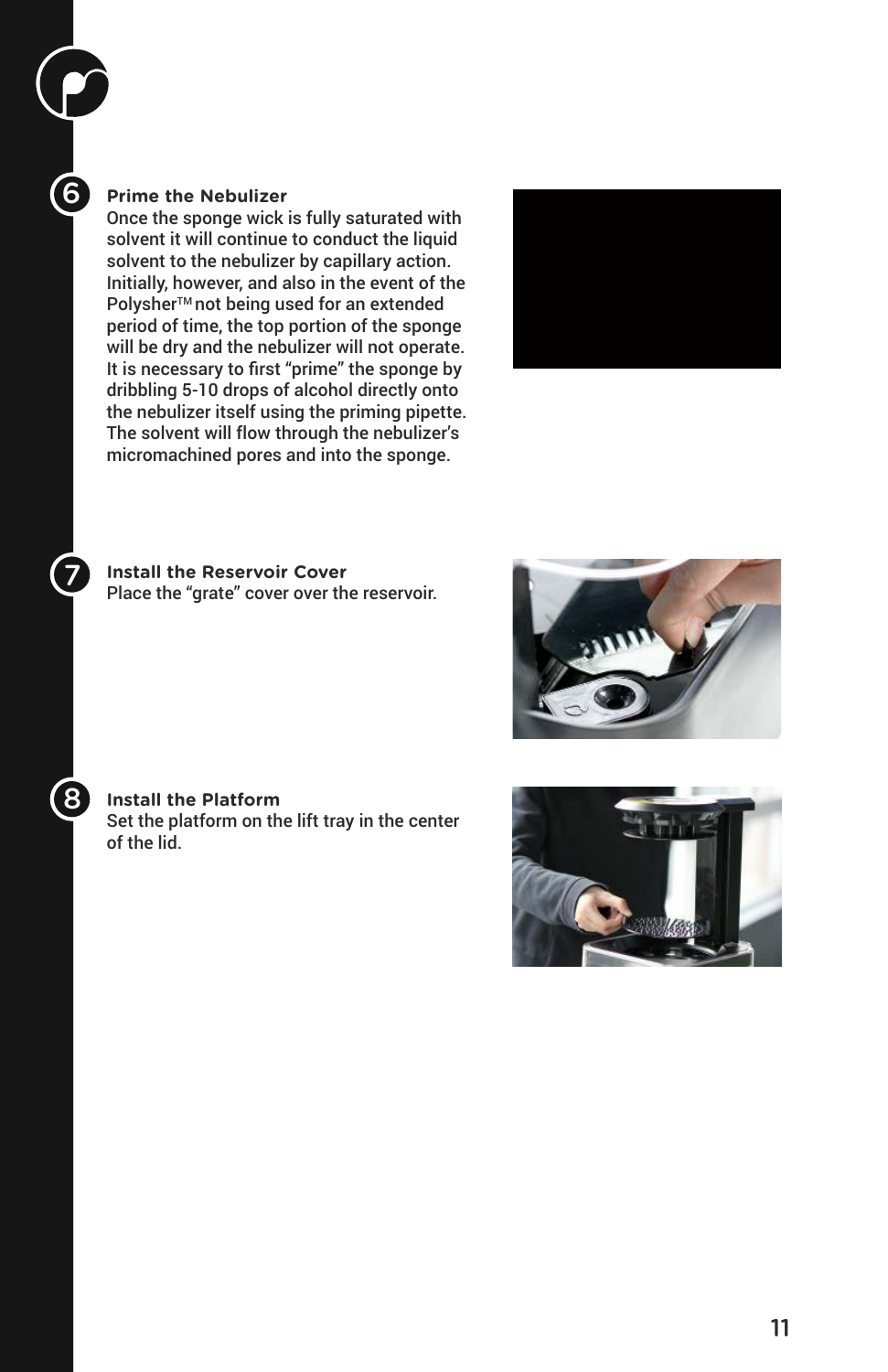## **OPERATING YOUR POLYSHERTM**

**Place a PolySmoothTM print on the platform**

1

2

3

To ensure even polishing, place the part in the center of the platform.



**Press the OPEN/CLOSE button**

The lift mechanism will lower the part into the chamber and seal the top of the chamber. The Chamber Seal warning light should turn off when the lift mechanism reaches its lower closed position. If it doesn't, check to see that the casing is properly seated.



### **Run the polishing cycle**

Rotate the control knob clockwise to the desired polishing time. A stream of solvent mist will come from the nebulizer and the part will begin rotating on the platform. In a few minutes the mist should fill the entire chamber. You can adjust the polishing time any time during the polishing cycle (remember that each illuminated segment represents 5 minutes).The optimal time depends on the concentration of alcohol used, ambient temperature, the size of your part, the condition of your nebulizer, etc. Generally speaking 20-40 minutes is a good starting range.

You can turn the chamber lighting on and off by pressing the Chamber Light button. The color of the mist lighting can also be adjusted by pressing the control knob and then rotating it until you see the desired color.





You can let the Polysher™ run automatically until the timer expires, or you can stop polishing at any time by rotating the control knob counterclockwise until no time indicators are shown. In either case, tones will sound to let you know the smoothing cycle has finished. The Polysher<sup>™</sup> will then begin its "clearing cycle" during which the chamber fan is run at high speed to clear the mist from the chamber.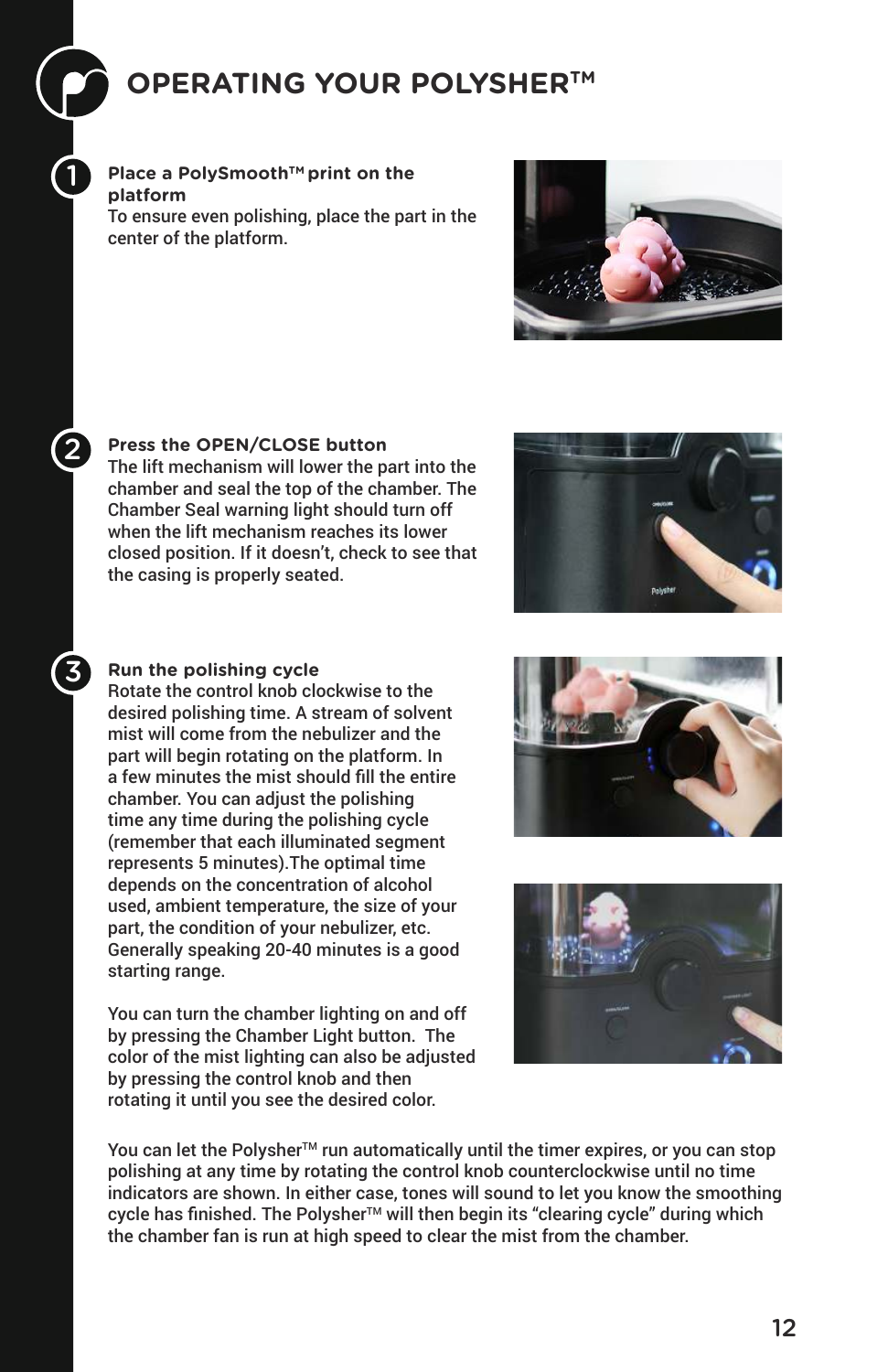#### **Open the chamber**

4

5

 $6$ 

Once the clearing cycle has completed, you can press the Open/Close button to raise the lift mechanism and your smoothed part.



#### **Dry the part**

You can now remove the platform from the Polysher<sup>™</sup>. Do not touch the part yet as the surface may be sticky and you may leave finger marks on the part. The part should be left to dry for about an hour before gentle handling. You can use the other platform to polish another part, if needed.



#### **Install the Reservoir Cover**

If you do not plan to use your Polysher again in the near future, we recommend exchanging the grate cover with the solid cover to inhibit solvent evaporation, avoid vapor buildup in the chamber, and prevent the nebulizer sponge from drying out. If the nebulizer is left uncovered for several days, the sponge may dry out and require re-priming.

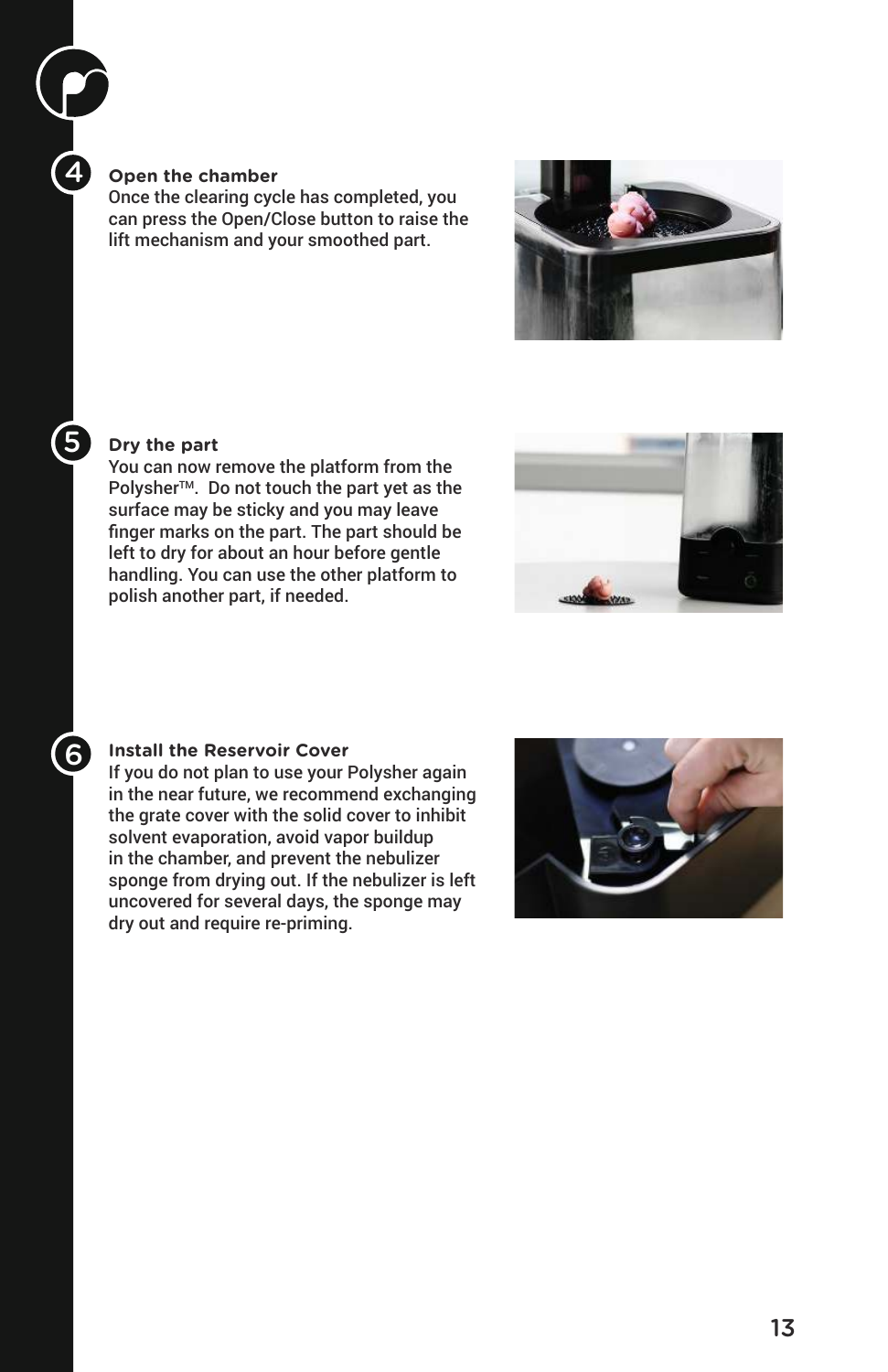# **MAINTENANCE & TROUBLESHOOTING**

### **What shall I do if the Nebulizer Warning Light is on?**

If this happens during a polishing cycle, first try pressing the control knob and rotating it clockwise to start a new polishing cycle. If the problem persists, try the following:

**Check the nebulizer unit to see if it is installed properly.** Make sure the nebulizer is fully seated in its socket.

**Check if the reservoir is empty.** If this is the case, fill the reservoir, prime the nebulizer and start a new polishing cycle to see if the problem has been solved.

In case that neither of the above can solve the issue, try replacing the nebulizer with a new one (remember to prime the new nebulizer). If the problem is still on, contact us for additional assistance.

### **What shall I do if the mist volume is abnormally low?**

In a typical polishing cycle, the alcohol mist should fill the entire chamber within several minutes. If, however, the mist volume is observed to be low, or not reaching the full height, check the reservoir to see if it is running low or empty, and refill it if necessary.

### **Draining the reservoir**

1

2

3

4

A 30 mL pipette is provided for removing alcohol from the reservoir. Avoid any heat source, open flames or sparks when draining the reservoir. The alcohol, unless contaminated, can be repeatedly used for polishing.

### **Removing the casing**

The Polysher can be operated without the need to remove the casing. However, if it is needed to fully remove the casing, follow the instructions below:

Raise the platform to the upmost position;

Lift the casing all the way up, gently flex the thin section outward and pull it off the machine;

To put the casing back on, flex the thin section the same way and slide it through the moving post. Make sure it seats exactly on the rubber seal of the base.



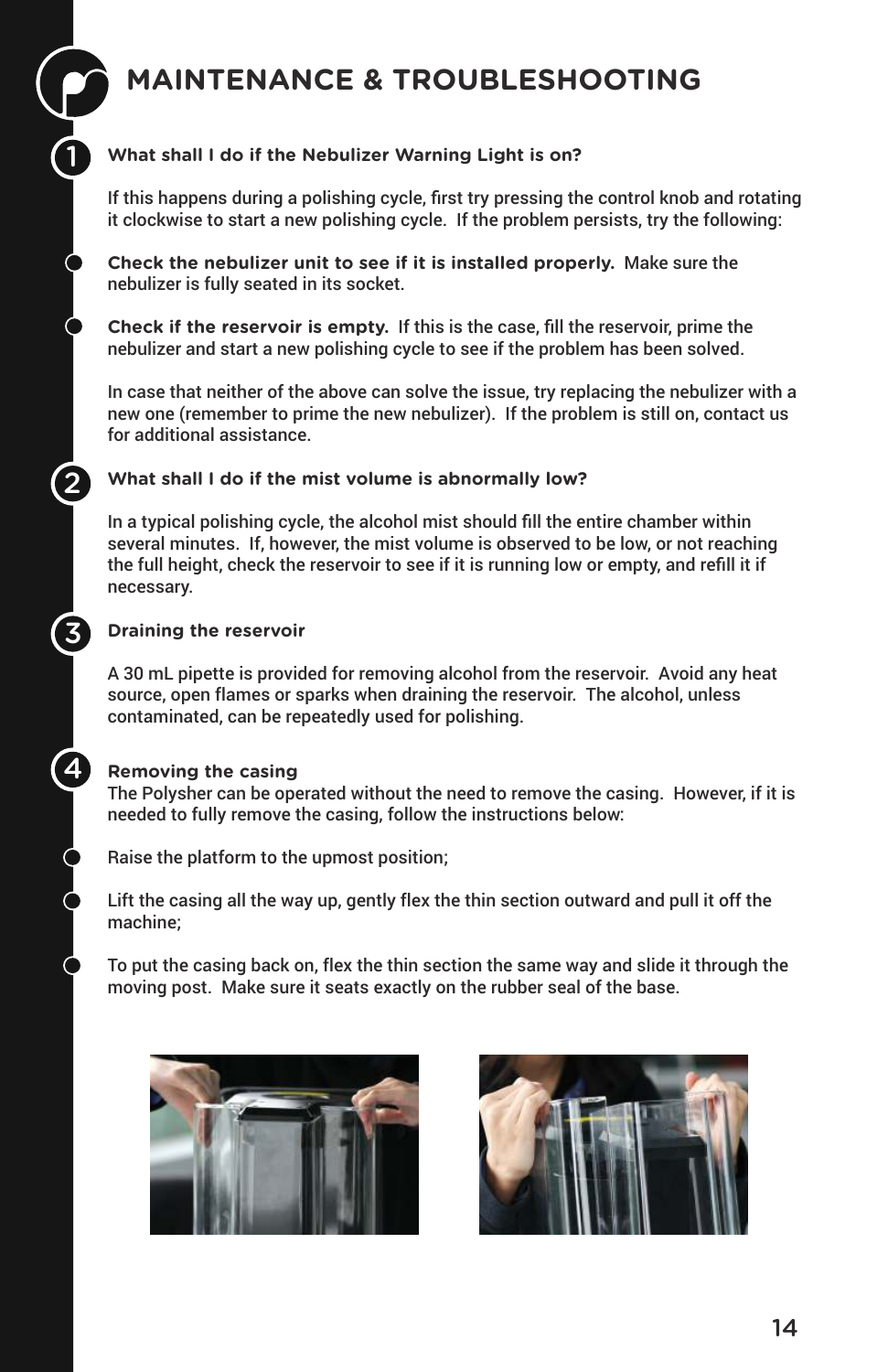# **CONTACT INFORMATION**

**Visit polymaker.com and follow us on our social media channels for product updates, videos, tutorials and more!** 

**facebook.com/Polymaker.3D**

**twitter.com/Polymaker\_3D**

**youtube.com/Polymaker**

**instagram.com/Polymaker\_3D**

**pinterest.com/Polymaker**

**T**

<u>آما</u>

**thingiverse.com/Polymaker\_3D**

**facebook.com/groups/Polymaker**

For questions or further information, please contact us at:

**800 Naxian Road Building 1, Unit B, Suite 903 Pudong District Shanghai 200120 China**

E-mail: **inquiry@polymaker.com**